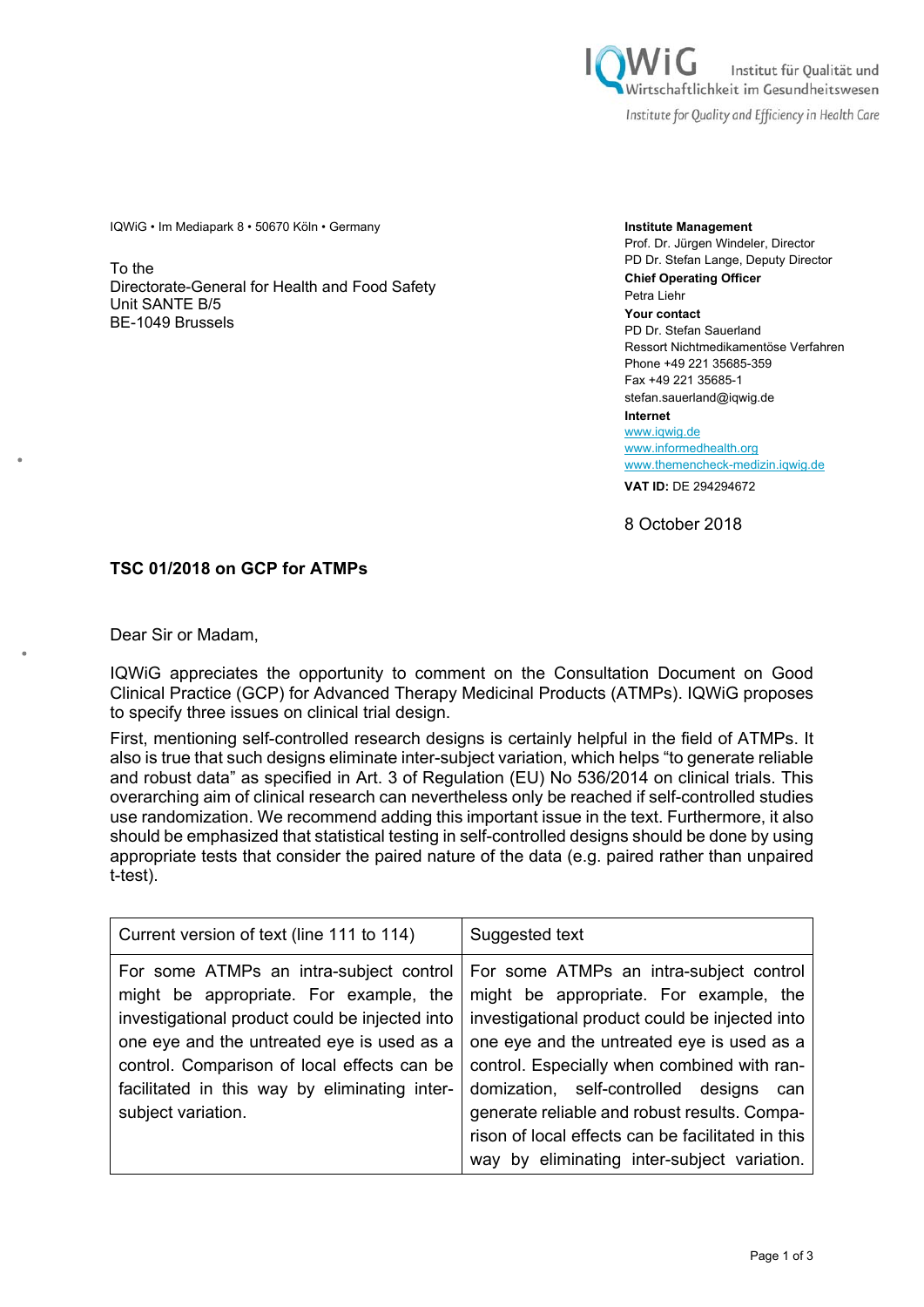

| Statistical testing should be performed by  |
|---------------------------------------------|
| using tests that are appropriate for paired |
| data.                                       |

We secondly propose to add a general comment to highlight the importance of randomized controlled trials (RCTs).

| Current version of text | Suggested text (insert after line 110)                                                                                                                                                                                                                                                |
|-------------------------|---------------------------------------------------------------------------------------------------------------------------------------------------------------------------------------------------------------------------------------------------------------------------------------|
|                         | Once an ATMP shows the potential for<br>improving health, it is essential to compare it<br>with the current standard of care. Measures<br>to minimize bias, including randomization<br>and blinding, should be preferred in order to<br>generate reliable and robust data on effects. |

Thirdly, the text on blinding is misleading, as it suggests that blinding of research participants is easier than it is for investigators. Moreover, the term "double blinding" should be avoided, as there are three – rather than just two – parties in a clinical trial, who can be blinded with regard to treatment assignments: study participants, health care providers, and data collectors (see: Devereaux et al., JAMA 2001; 285: 2000-3). In clinical research on ATMPs, the easiest option usually is that at least data collection (i.e. outcome assessment) is performed blindly. In this regard, ATMP research is similar to surgical research where about half of a studies were able to employ blinding (see: Speich, Ann Surg 2017; 266: 21-22).

| Current version of text (line 115 to 117)                                                                                                                                                                                   | Suggested text                                                                                                                                                                                                                                                                                                             |
|-----------------------------------------------------------------------------------------------------------------------------------------------------------------------------------------------------------------------------|----------------------------------------------------------------------------------------------------------------------------------------------------------------------------------------------------------------------------------------------------------------------------------------------------------------------------|
| While comparison to standard of care or no<br>treatment sometimes makes double-blinding<br>not feasible for investigators/for the surgical<br>investigator team, blinding for subjects<br>should take place where feasible. | Blinding of study participants, health care<br>providers, and outcome assessors should<br>generally be performed where feasible. If the<br>nature of an ATMP prevents blinding of<br>health care providers and study participants,<br>at least the assessment of key outcomes<br>should be performed in a blinded fashion. |